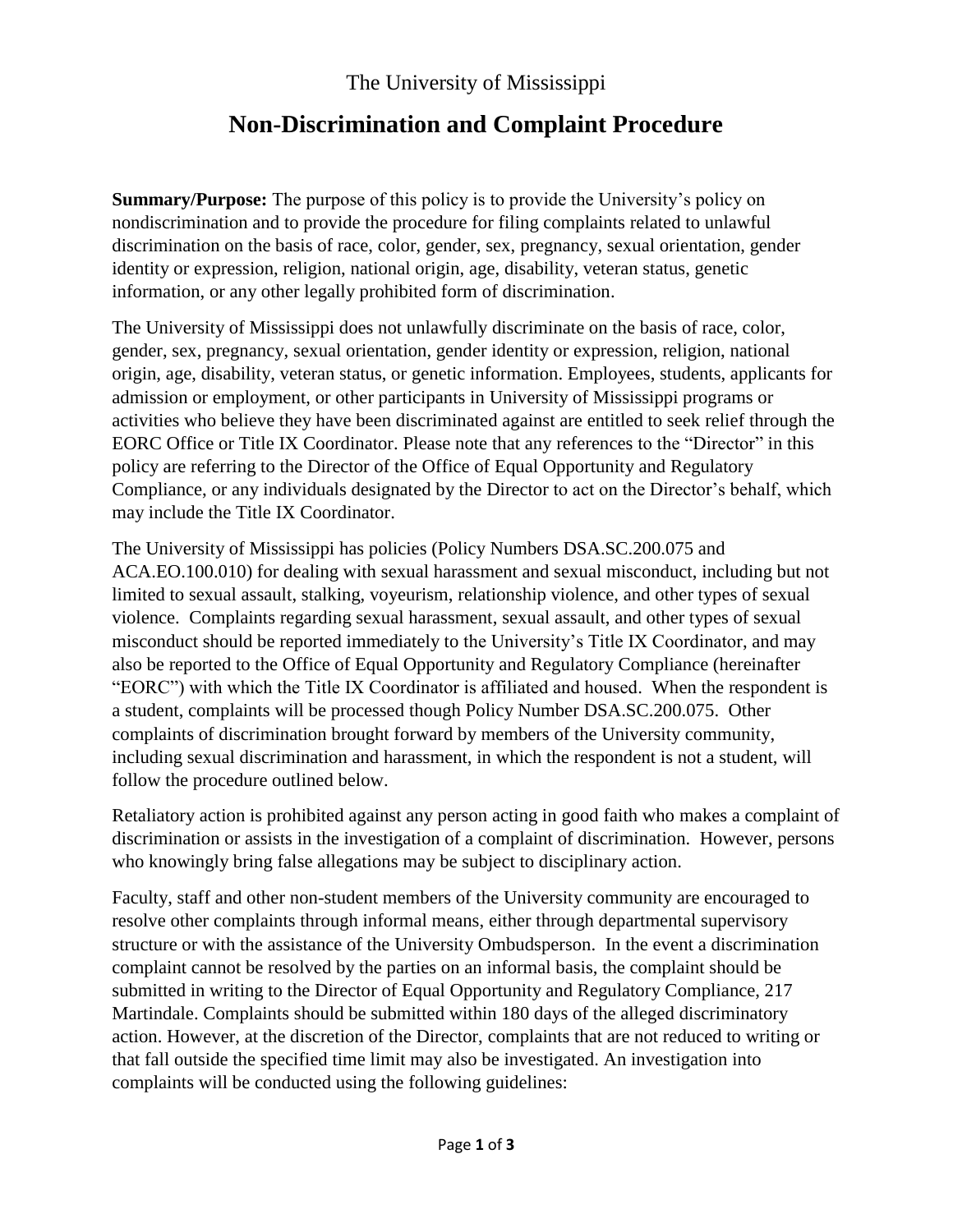**Informal Resolution or Mediation:** The Director may contact the complainant to ascertain whether the complainant would prefer to resolve the matter informally or through mediation. Mediation is a process in which a neutral third party assists the complainant and the respondent to voluntarily and jointly reconcile their differences. The neutral third party may be the Director or some other neutral person agreed upon by the parties to the complaint.

Mediation can be an alternative to the often lengthy investigative process used to determine the merit of complaints of discrimination. The purpose of mediation is to help the parties reach a fair and expeditious resolution of the complaint prior to conducting a formal investigation. Most mediations are completed in only one session. Discussions that occur during the mediation are confidential to the extent allowed by law and University policy. The mediator cannot impose a decision on the parties. Instead the mediator gives the parties the opportunity to discuss the issues raised in the complaint, clear up misunderstandings, and find areas of agreement. A matter will not be mediated unless both parties agree to mediation. The complainant and the respondent may each be asked to sign an Agreement to Mediate. Failure by either party to sign the Agreement within five (5) days may be interpreted as a decision by that party not to mediate. If the complaint is resolved during the mediation process, a written Mediation Agreement will be prepared for the signature of the two parties. Once the complainant and the respondent have signed the Mediation Agreement, each party to the mediation will be provided a copy. The complainant's EORC file will be closed, and the terms of the agreement may end further processing of the complaint by the EORC Office. A written agreement between the parties is not necessary to successfully resolve a complaint, but is encouraged.

If there is no informal resolution or no successful mediation, the Director may begin a formal investigation.

- **Formal Investigation:** If the parties do not elect to pursue informal resolution, mediation, or the attempt at mediation does not successfully result in a resolution, the Director may conduct a formal investigation. The formal investigation may include the following (as well as other actions deemed appropriate by the Director): interviewing the complainant, the respondent, and witnesses who may have relevant information; submitting questions to or taking statements from parties or witnesses; and reviewing documents and other evidence.
- **Findings:** If the complaint is against a member of the faculty, upon the conclusion of the investigation the Director may present findings and recommendations to the appropriate Dean for input concerning disciplinary action. The employee's Department Chair or other appropriate person(s) may also be consulted and may be a part of the decision-making process. The complainant will be notified in writing of the decision in a timely manner by the Director. The person against whom the complaint is made will also be notified in writing by the Director of the findings and any disciplinary action recommended.